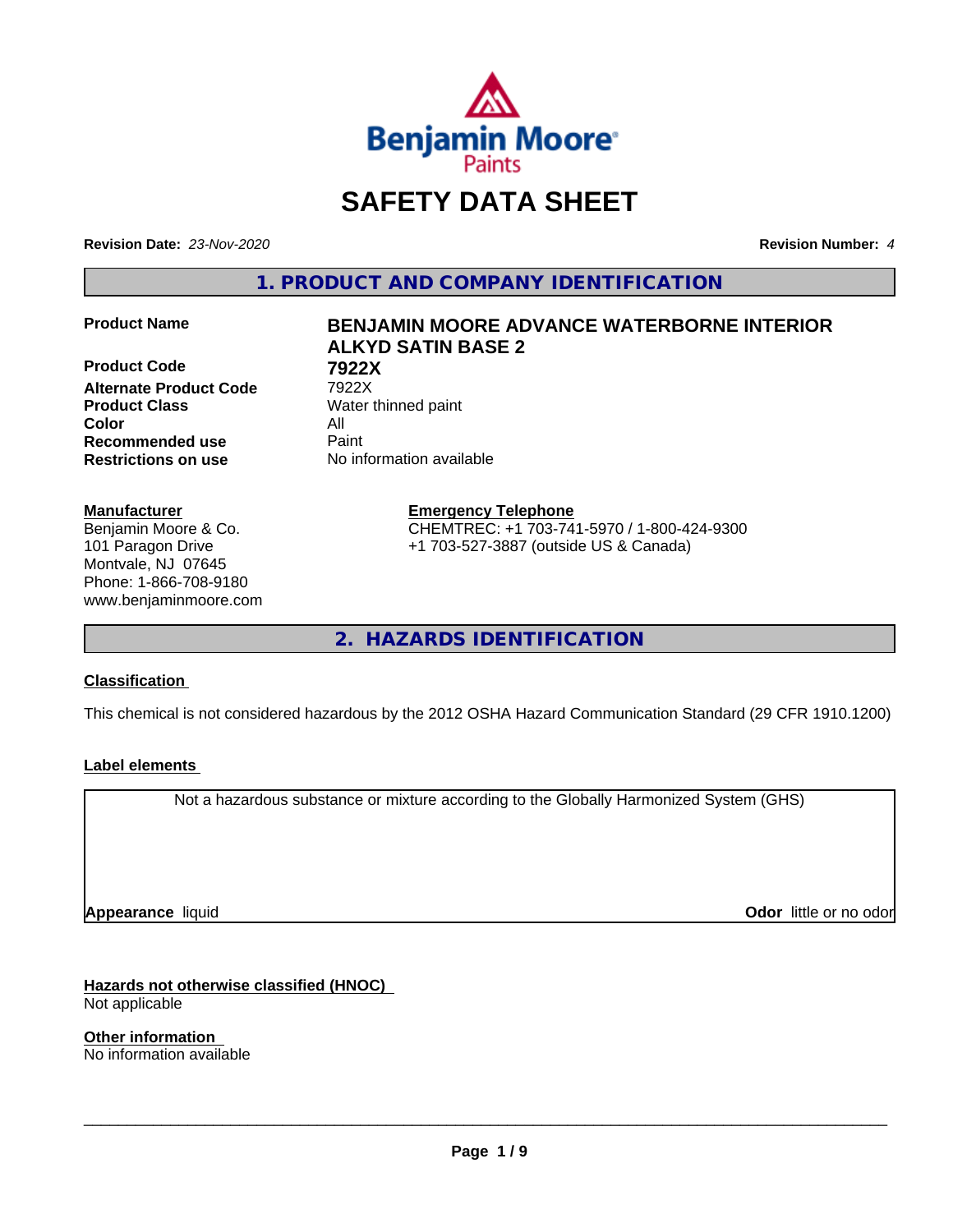**WARNING:** This product contains isothiazolinone compounds at levels of <0.1%. These substances are biocides commonly found in most paints and a variety of personal care products as a preservative. Certain individuals may be sensitive or allergic to these substances, even at low levels.

# **3. COMPOSITION INFORMATION ON COMPONENTS**

| <b>Chemical name</b> | <b>CAS No.</b> | Weight-%  |
|----------------------|----------------|-----------|
| Titanium dioxide     | 13463-67-7     | $10 - 15$ |
| Limestone            | 1317-65-3      | $5 - 10$  |
| Kaolin               | 1332-58-7      | $5 - 10$  |
| Propylene glycol     | 57-55-6        | - 5       |

|                                                  | 5. FIRE-FIGHTING MEASURES                                                                                |
|--------------------------------------------------|----------------------------------------------------------------------------------------------------------|
| <b>Notes To Physician</b>                        | Treat symptomatically.                                                                                   |
| <b>Most Important</b><br><b>Symptoms/Effects</b> | None known.                                                                                              |
| Ingestion                                        | Clean mouth with water and afterwards drink plenty of water. Consult a physician<br>if necessary.        |
| <b>Inhalation</b>                                | Move to fresh air. If symptoms persist, call a physician.                                                |
| <b>Skin Contact</b>                              | Wash off immediately with soap and plenty of water while removing all<br>contaminated clothes and shoes. |
| <b>Eye Contact</b>                               | Rinse thoroughly with plenty of water for at least 15 minutes and consult a<br>physician.                |
| <b>General Advice</b>                            | No hazards which require special first aid measures.                                                     |
|                                                  | 4. FIRST AID MEASURES                                                                                    |

| <b>Suitable Extinguishing Media</b>                   | Use extinguishing measures that are appropriate to local<br>circumstances and the surrounding environment.                                   |
|-------------------------------------------------------|----------------------------------------------------------------------------------------------------------------------------------------------|
| Protective equipment and precautions for firefighters | As in any fire, wear self-contained breathing apparatus<br>pressure-demand, MSHA/NIOSH (approved or equivalent)<br>and full protective gear. |
| <b>Specific Hazards Arising From The Chemical</b>     | Closed containers may rupture if exposed to fire or<br>extreme heat.                                                                         |
| Sensitivity to mechanical impact                      | No.                                                                                                                                          |
| Sensitivity to static discharge                       | No.                                                                                                                                          |
| <b>Flash Point Data</b><br>Flash point (°F)           | Not applicable                                                                                                                               |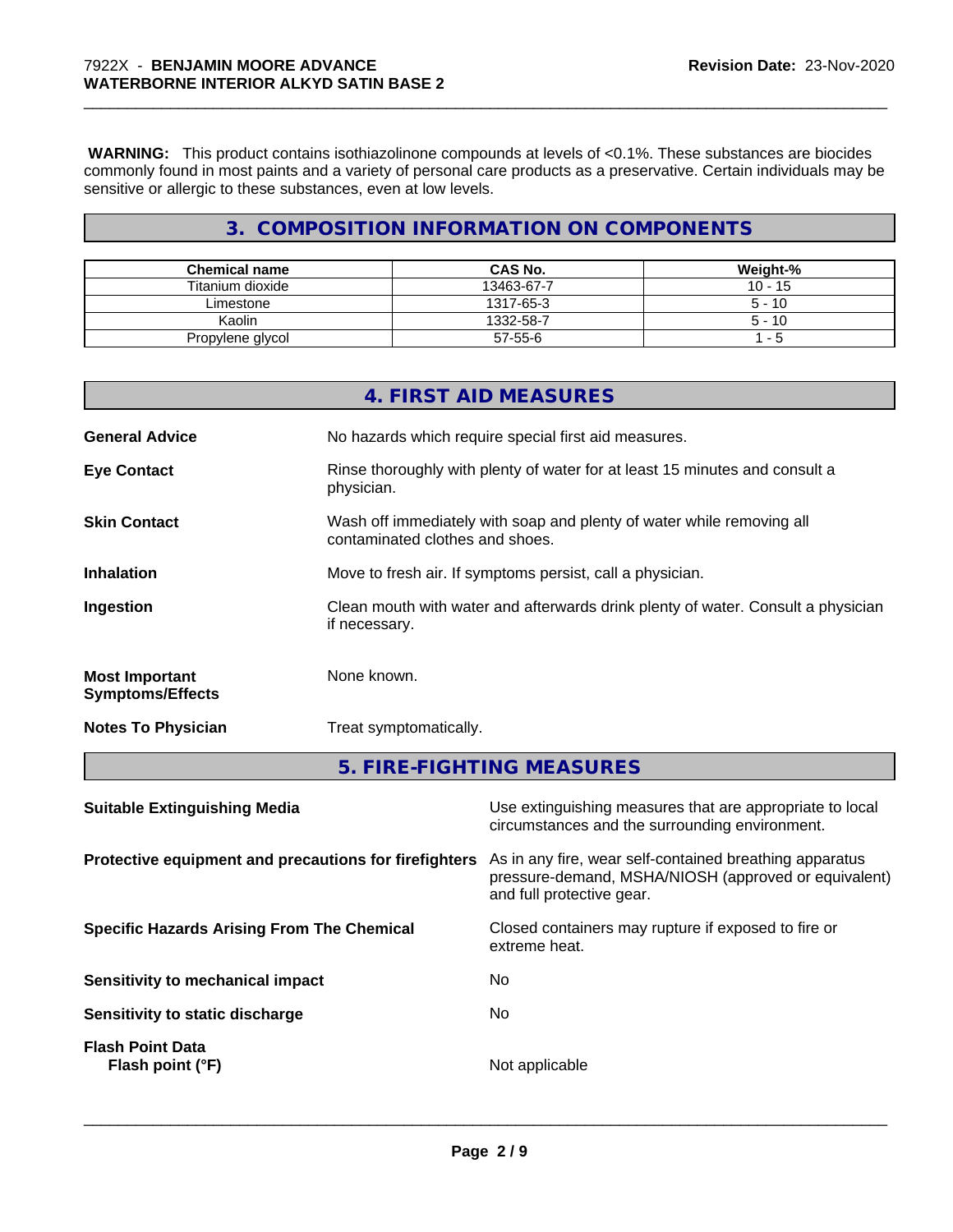| Flash Point (°C)<br>Method                                    |                        | Not applicable<br>Not applicable |                                |
|---------------------------------------------------------------|------------------------|----------------------------------|--------------------------------|
| <b>Flammability Limits In Air</b>                             |                        |                                  |                                |
| Lower flammability limit:<br><b>Upper flammability limit:</b> |                        | Not applicable<br>Not applicable |                                |
| <b>NFPA</b><br>Health: 1                                      | <b>Flammability: 0</b> | <b>Instability: 0</b>            | <b>Special: Not Applicable</b> |
| <b>NFPA Legend</b>                                            |                        |                                  |                                |

- 0 Not Hazardous
- 1 Slightly
- 2 Moderate
- 3 High
- 4 Severe

*The ratings assigned are only suggested ratings, the contractor/employer has ultimate responsibilities for NFPA ratings where this system is used.*

*Additional information regarding the NFPA rating system is available from the National Fire Protection Agency (NFPA) at www.nfpa.org.*

|                                  | 6. ACCIDENTAL RELEASE MEASURES                                                                                                                                                   |
|----------------------------------|----------------------------------------------------------------------------------------------------------------------------------------------------------------------------------|
| <b>Personal Precautions</b>      | Avoid contact with skin, eyes and clothing. Ensure adequate ventilation.                                                                                                         |
| <b>Other Information</b>         | Prevent further leakage or spillage if safe to do so.                                                                                                                            |
| <b>Environmental precautions</b> | See Section 12 for additional Ecological Information.                                                                                                                            |
| <b>Methods for Cleaning Up</b>   | Soak up with inert absorbent material. Sweep up and shovel into suitable<br>containers for disposal.                                                                             |
|                                  | 7. HANDLING AND STORAGE                                                                                                                                                          |
| <b>Handling</b>                  | Avoid contact with skin, eyes and clothing. Avoid breathing vapors, spray mists or<br>sanding dust. In case of insufficient ventilation, wear suitable respiratory<br>equipment. |
| <b>Storage</b>                   | Keep container tightly closed. Keep out of the reach of children.                                                                                                                |
| <b>Incompatible Materials</b>    | No information available                                                                                                                                                         |

**8. EXPOSURE CONTROLS/PERSONAL PROTECTION**

### **Exposure Limits**

| <b>Chemical name</b> | <b>ACGIH TLV</b>                                                                                                                     | <b>OSHA PEL</b>                                        |
|----------------------|--------------------------------------------------------------------------------------------------------------------------------------|--------------------------------------------------------|
| Titanium dioxide     | TWA: $10 \text{ mg/m}^3$                                                                                                             | 15 mg/m $3$ - TWA                                      |
| Limestone            | N/E                                                                                                                                  | 15 mg/m <sup>3</sup> - TWA<br>$5 \text{ mg/m}^3$ - TWA |
| Kaolin               | TWA: $2 \text{ mg/m}^3$ particulate matter<br>containing no asbestos and <1%<br>crystalline silica, respirable particulate<br>matter | 15 mg/m <sup>3</sup> - TWA<br>$5 \text{ mg/m}^3$ - TWA |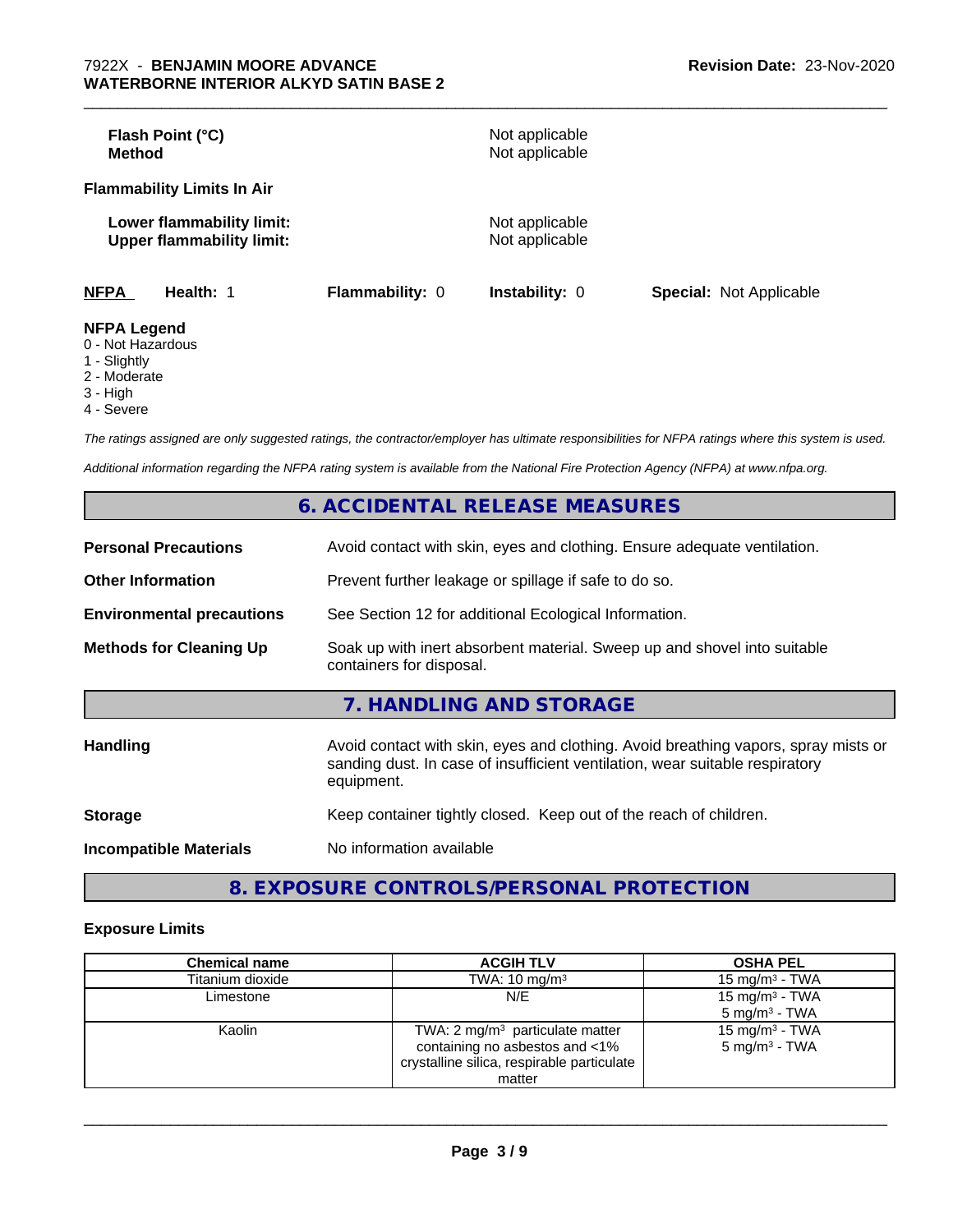#### **Legend**

ACGIH - American Conference of Governmental Industrial Hygienists Exposure Limits OSHA - Occupational Safety & Health Administration Exposure Limits N/E - Not Established

| <b>Engineering Measures</b>          | Ensure adequate ventilation, especially in confined areas.                                                                          |
|--------------------------------------|-------------------------------------------------------------------------------------------------------------------------------------|
| <b>Personal Protective Equipment</b> |                                                                                                                                     |
| <b>Eye/Face Protection</b>           | Safety glasses with side-shields.                                                                                                   |
| <b>Skin Protection</b>               | Protective gloves and impervious clothing.                                                                                          |
| <b>Respiratory Protection</b>        | In case of insufficient ventilation wear suitable respiratory equipment.                                                            |
| <b>Hygiene Measures</b>              | Avoid contact with skin, eyes and clothing. Remove and wash contaminated<br>clothing before re-use. Wash thoroughly after handling. |

# **9. PHYSICAL AND CHEMICAL PROPERTIES**

**Appearance** liquid<br> **Appearance** liquid<br> **Odor Odor Threshold No information available No information available Density (Ibs/gal)** 10.55 - 10.65<br> **Specific Gravity** 1.26 - 1.28 **Specific Gravity**<br>pH **Viscosity (cps)** No information available **Solubility(ies)** No information available **Water solubility** No information available **Evaporation Rate No information available No information available Vapor pressure** No information available **No information** available **Vapor density**<br> **We Solids**<br>
We Solid Wi, % Solids
2018 Wt. % Solids **Vol. % Solids** 35 - 45 **Wt. % Volatiles** 45 - 55<br> **Vol. % Volatiles** 45 - 65 **Vol. % Volatiles VOC Regulatory Limit (g/L)** < 50 **Boiling Point (°F)** 212 **Boiling Point (°C)** 100 **Freezing point (°F)** 32 **Freezing Point (°C)** 0 **Flash point (°F)** Not applicable **Flash Point (°C)** Not applicable **Method**<br> **Flammability (solid, gas)**<br> **Commability (solid, gas)**<br> **Not** applicable **Flammability** (solid, gas) **Upper flammability limit:**<br> **Lower flammability limit:** Not applicable Not applicable **Lower flammability limit:**<br> **Autoignition Temperature (°F)** Not applicable available and the Mustafable and Mustafable and Mustafable and Mu **Autoignition Temperature (°F) Autoignition Temperature (°C)** No information available **Decomposition Temperature (°F)** No information available **Decomposition Temperature (°C)** No information available **Partition coefficient** and the settlement of the settlement of the No information available

little or no odor **No information available** 

 $\overline{\phantom{a}}$  ,  $\overline{\phantom{a}}$  ,  $\overline{\phantom{a}}$  ,  $\overline{\phantom{a}}$  ,  $\overline{\phantom{a}}$  ,  $\overline{\phantom{a}}$  ,  $\overline{\phantom{a}}$  ,  $\overline{\phantom{a}}$  ,  $\overline{\phantom{a}}$  ,  $\overline{\phantom{a}}$  ,  $\overline{\phantom{a}}$  ,  $\overline{\phantom{a}}$  ,  $\overline{\phantom{a}}$  ,  $\overline{\phantom{a}}$  ,  $\overline{\phantom{a}}$  ,  $\overline{\phantom{a}}$ 

\_\_\_\_\_\_\_\_\_\_\_\_\_\_\_\_\_\_\_\_\_\_\_\_\_\_\_\_\_\_\_\_\_\_\_\_\_\_\_\_\_\_\_\_\_\_\_\_\_\_\_\_\_\_\_\_\_\_\_\_\_\_\_\_\_\_\_\_\_\_\_\_\_\_\_\_\_\_\_\_\_\_\_\_\_\_\_\_\_\_\_\_\_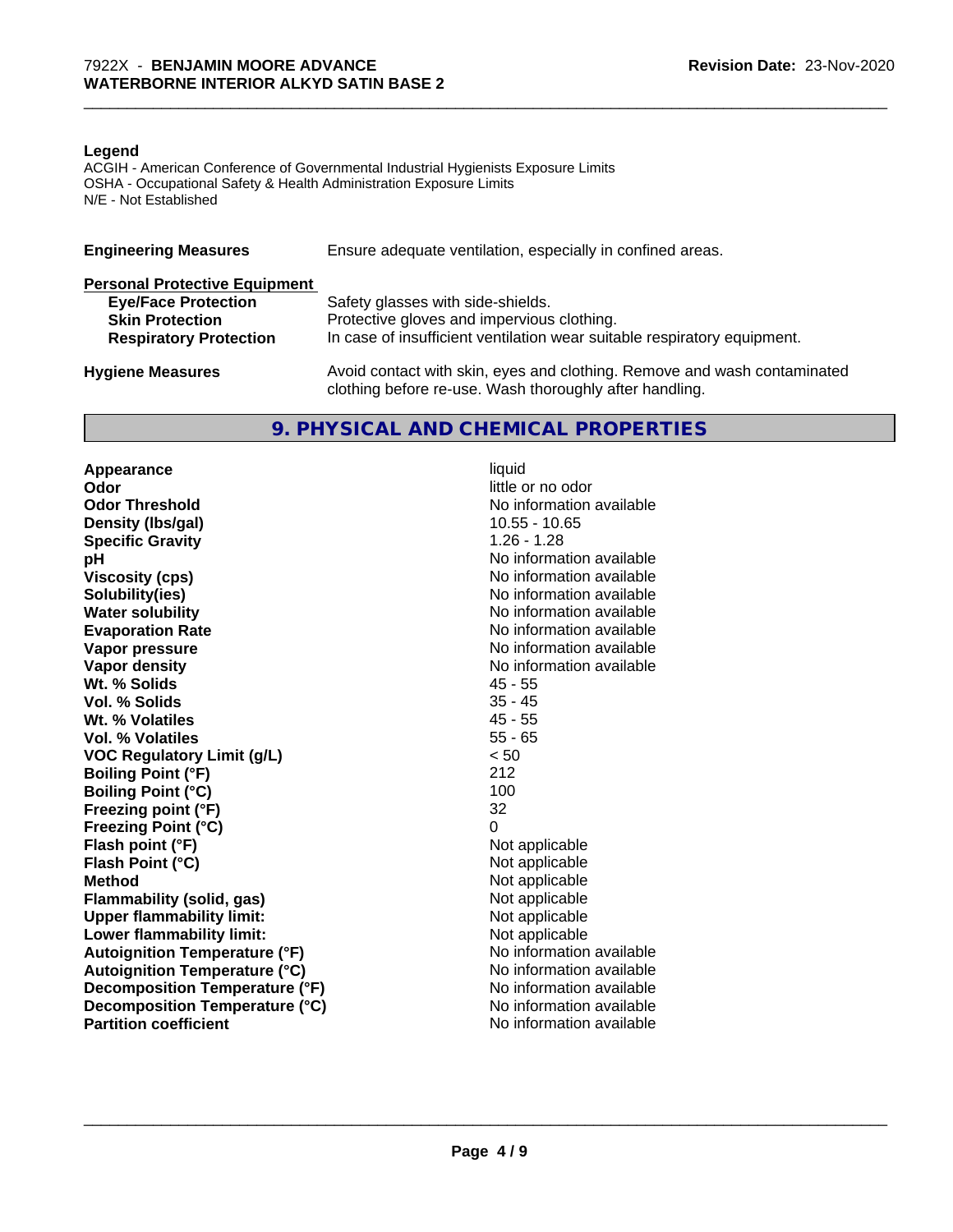# **10. STABILITY AND REACTIVITY**

\_\_\_\_\_\_\_\_\_\_\_\_\_\_\_\_\_\_\_\_\_\_\_\_\_\_\_\_\_\_\_\_\_\_\_\_\_\_\_\_\_\_\_\_\_\_\_\_\_\_\_\_\_\_\_\_\_\_\_\_\_\_\_\_\_\_\_\_\_\_\_\_\_\_\_\_\_\_\_\_\_\_\_\_\_\_\_\_\_\_\_\_\_

| <b>Reactivity</b>                       | Not Applicable                           |
|-----------------------------------------|------------------------------------------|
| <b>Chemical Stability</b>               | Stable under normal conditions.          |
| <b>Conditions to avoid</b>              | Prevent from freezing.                   |
| <b>Incompatible Materials</b>           | No materials to be especially mentioned. |
| <b>Hazardous Decomposition Products</b> | None under normal use.                   |
| Possibility of hazardous reactions      | None under normal conditions of use.     |

# **11. TOXICOLOGICAL INFORMATION**

| <b>Product Information</b>               |                                                                                                                 |
|------------------------------------------|-----------------------------------------------------------------------------------------------------------------|
| Information on likely routes of exposure |                                                                                                                 |
| <b>Principal Routes of Exposure</b>      | Eye contact, skin contact and inhalation.                                                                       |
| <b>Acute Toxicity</b>                    |                                                                                                                 |
| <b>Product Information</b>               | No information available                                                                                        |
|                                          | Symptoms related to the physical, chemical and toxicological characteristics                                    |
| <b>Symptoms</b>                          | No information available                                                                                        |
|                                          | Delayed and immediate effects as well as chronic effects from short and long-term exposure                      |
| Eye contact                              | May cause slight irritation.                                                                                    |
| <b>Skin contact</b>                      | Substance may cause slight skin irritation. Prolonged or repeated contact may dry<br>skin and cause irritation. |
| <b>Inhalation</b>                        | May cause irritation of respiratory tract.                                                                      |
| Ingestion                                | Ingestion may cause gastrointestinal irritation, nausea, vomiting and diarrhea.                                 |
| <b>Sensitization</b>                     | No information available                                                                                        |
| <b>Neurological Effects</b>              | No information available.                                                                                       |
| <b>Mutagenic Effects</b>                 | No information available.                                                                                       |
| <b>Reproductive Effects</b>              | No information available.                                                                                       |
| <b>Developmental Effects</b>             | No information available.                                                                                       |
| <b>Target organ effects</b>              | No information available.                                                                                       |
| <b>STOT - single exposure</b>            | No information available.                                                                                       |
| <b>STOT - repeated exposure</b>          | No information available.                                                                                       |
| Other adverse effects                    | No information available.                                                                                       |
| <b>Aspiration Hazard</b>                 | No information available                                                                                        |
| <b>Numerical measures of toxicity</b>    |                                                                                                                 |
|                                          |                                                                                                                 |

**The following values are calculated based on chapter 3.1 of the GHS document**

| ATEmix (oral)          | 86297 mg/kg   |
|------------------------|---------------|
| <b>ATEmix (dermal)</b> | 2009712 mg/kg |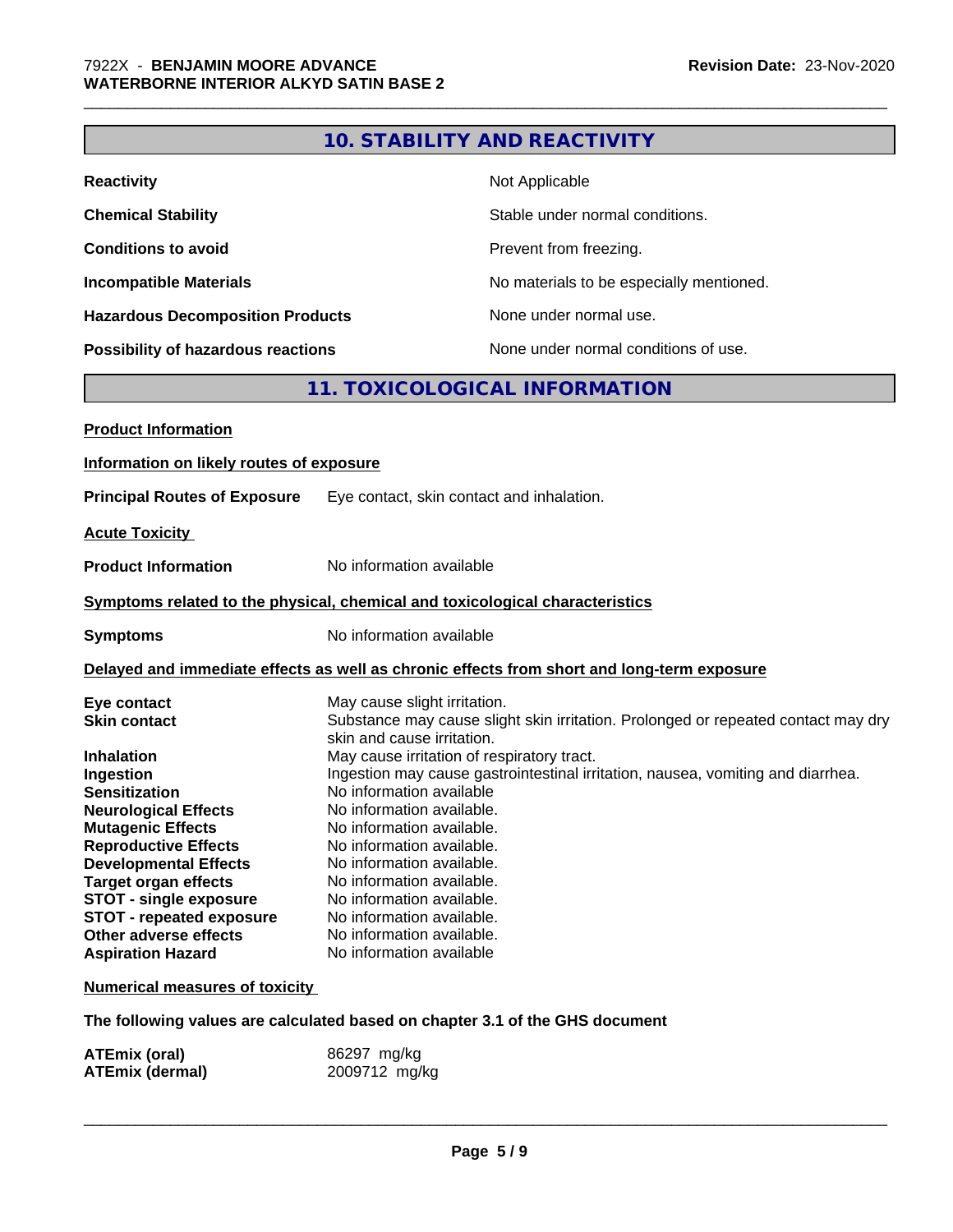#### **Component Information**

| Chemical name                  | Oral LD50            | Dermal LD50              | Inhalation LC50 |
|--------------------------------|----------------------|--------------------------|-----------------|
| Titanium dioxide<br>13463-67-7 | > 10000 mg/kg (Rat)  |                          |                 |
| Kaolin<br>1332-58-7            | $>$ 5000 mg/kg (Rat) | $>$ 5000 mg/kg (Rat)     |                 |
| Propylene glycol<br>57-55-6    | $= 20$ g/kg (Rat)    | $= 20800$ mg/kg (Rabbit) |                 |

\_\_\_\_\_\_\_\_\_\_\_\_\_\_\_\_\_\_\_\_\_\_\_\_\_\_\_\_\_\_\_\_\_\_\_\_\_\_\_\_\_\_\_\_\_\_\_\_\_\_\_\_\_\_\_\_\_\_\_\_\_\_\_\_\_\_\_\_\_\_\_\_\_\_\_\_\_\_\_\_\_\_\_\_\_\_\_\_\_\_\_\_\_

#### **Chronic Toxicity**

#### **Carcinogenicity**

*The information below indicateswhether each agency has listed any ingredient as a carcinogen:.*

| <b>Chemical name</b>                    | <b>IARC</b>                 | <b>NTP</b> | <b>OCUA</b><br>שטש |
|-----------------------------------------|-----------------------------|------------|--------------------|
|                                         | . .<br>2B<br>Possible Human |            | Listed             |
| بالمواقعة المراد<br>dioxide<br>Titanium | Carcinogen                  |            |                    |

• Although IARC has classified titanium dioxide as possibly carcinogenic to humans (2B), their summary concludes: "No significant exposure to titanium dioxide is thought to occur during the use of products in which titanium dioxide is bound to other materials, such as paint."

#### **Legend**

IARC - International Agency for Research on Cancer NTP - National Toxicity Program OSHA - Occupational Safety & Health Administration

**12. ECOLOGICAL INFORMATION**

#### **Ecotoxicity Effects**

The environmental impact of this product has not been fully investigated.

#### **Product Information**

#### **Acute Toxicity to Fish**

No information available

#### **Acute Toxicity to Aquatic Invertebrates**

No information available

#### **Acute Toxicity to Aquatic Plants**

No information available

#### **Persistence / Degradability**

No information available.

#### **Bioaccumulation**

No information available.

#### **Mobility in Environmental Media**

No information available.

# **Ozone**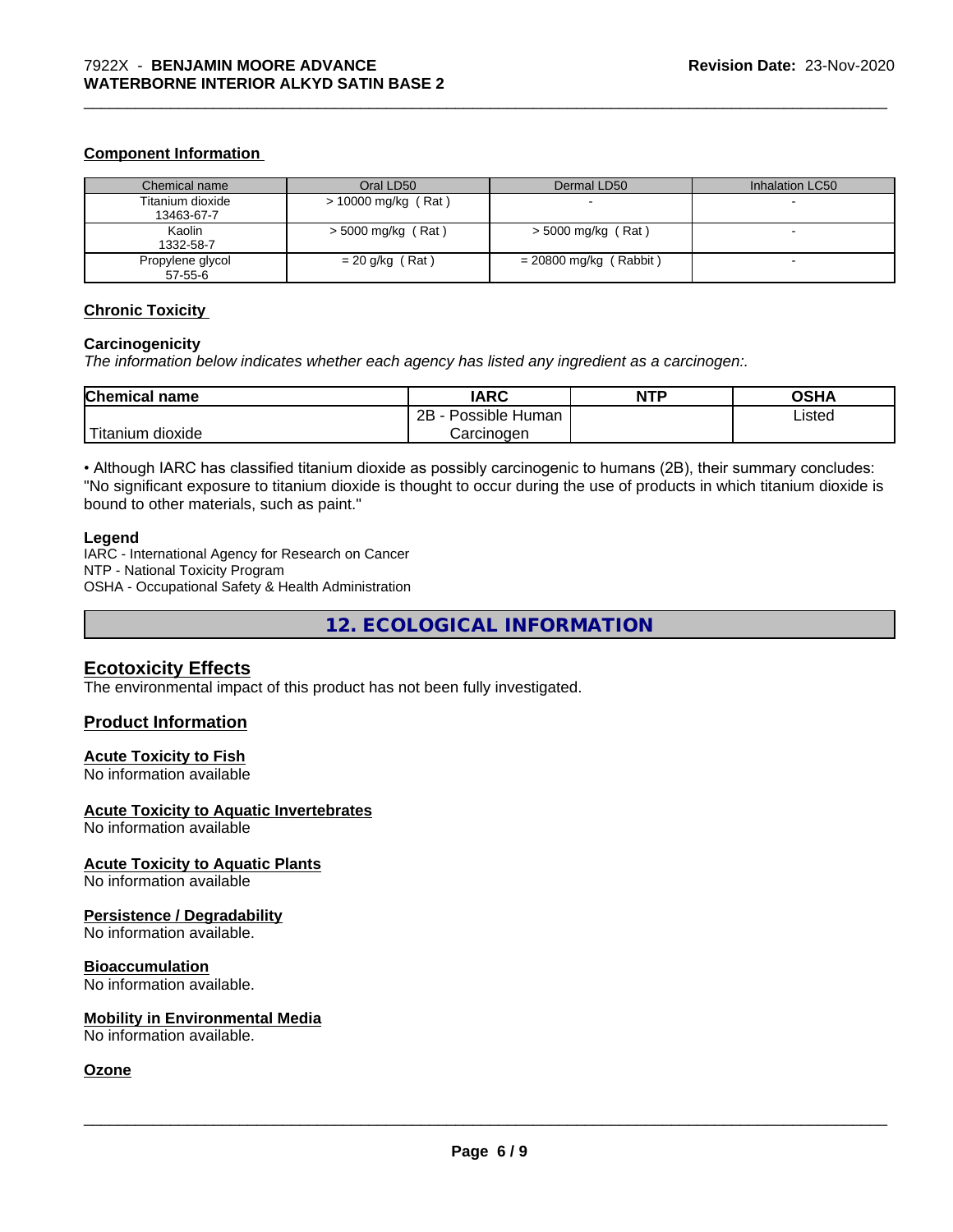No information available

#### **Component Information**

#### **Acute Toxicity to Fish**

Titanium dioxide  $LC50: > 1000$  mg/L (Fathead Minnow - 96 hr.) Propylene glycol LC50: 710 mg/L (Fathead Minnow - 96 hr.)

#### **Acute Toxicity to Aquatic Invertebrates**

Propylene glycol EC50: > 10000 mg/L (Daphnia magna - 24 hr.)

# **Acute Toxicity to Aquatic Plants**

No information available

|                                                                                                                                                                            | 13. DISPOSAL CONSIDERATIONS                                                                                                                                                                                               |  |  |
|----------------------------------------------------------------------------------------------------------------------------------------------------------------------------|---------------------------------------------------------------------------------------------------------------------------------------------------------------------------------------------------------------------------|--|--|
| <b>Waste Disposal Method</b>                                                                                                                                               | Dispose of in accordance with federal, state, and local regulations. Local<br>requirements may vary, consult your sanitation department or state-designated<br>environmental protection agency for more disposal options. |  |  |
|                                                                                                                                                                            | 14. TRANSPORT INFORMATION                                                                                                                                                                                                 |  |  |
| <b>DOT</b>                                                                                                                                                                 | Not regulated                                                                                                                                                                                                             |  |  |
| <b>ICAO / IATA</b>                                                                                                                                                         | Not regulated                                                                                                                                                                                                             |  |  |
| <b>IMDG / IMO</b>                                                                                                                                                          | Not regulated                                                                                                                                                                                                             |  |  |
|                                                                                                                                                                            | <b>15. REGULATORY INFORMATION</b>                                                                                                                                                                                         |  |  |
| <b>International Inventories</b>                                                                                                                                           |                                                                                                                                                                                                                           |  |  |
| <b>TSCA: United States</b><br><b>DSL: Canada</b>                                                                                                                           | Yes - All components are listed or exempt.<br>No - Not all of the components are listed.<br>One or more component is listed on NDSL.                                                                                      |  |  |
| <b>Federal Regulations</b>                                                                                                                                                 |                                                                                                                                                                                                                           |  |  |
| SARA 311/312 hazardous categorization<br>Acute health hazard<br><b>Chronic Health Hazard</b><br>Fire hazard<br>Sudden release of pressure hazard<br><b>Reactive Hazard</b> | No<br>No<br>No<br>No<br>No                                                                                                                                                                                                |  |  |
|                                                                                                                                                                            | Page 7/9                                                                                                                                                                                                                  |  |  |

\_\_\_\_\_\_\_\_\_\_\_\_\_\_\_\_\_\_\_\_\_\_\_\_\_\_\_\_\_\_\_\_\_\_\_\_\_\_\_\_\_\_\_\_\_\_\_\_\_\_\_\_\_\_\_\_\_\_\_\_\_\_\_\_\_\_\_\_\_\_\_\_\_\_\_\_\_\_\_\_\_\_\_\_\_\_\_\_\_\_\_\_\_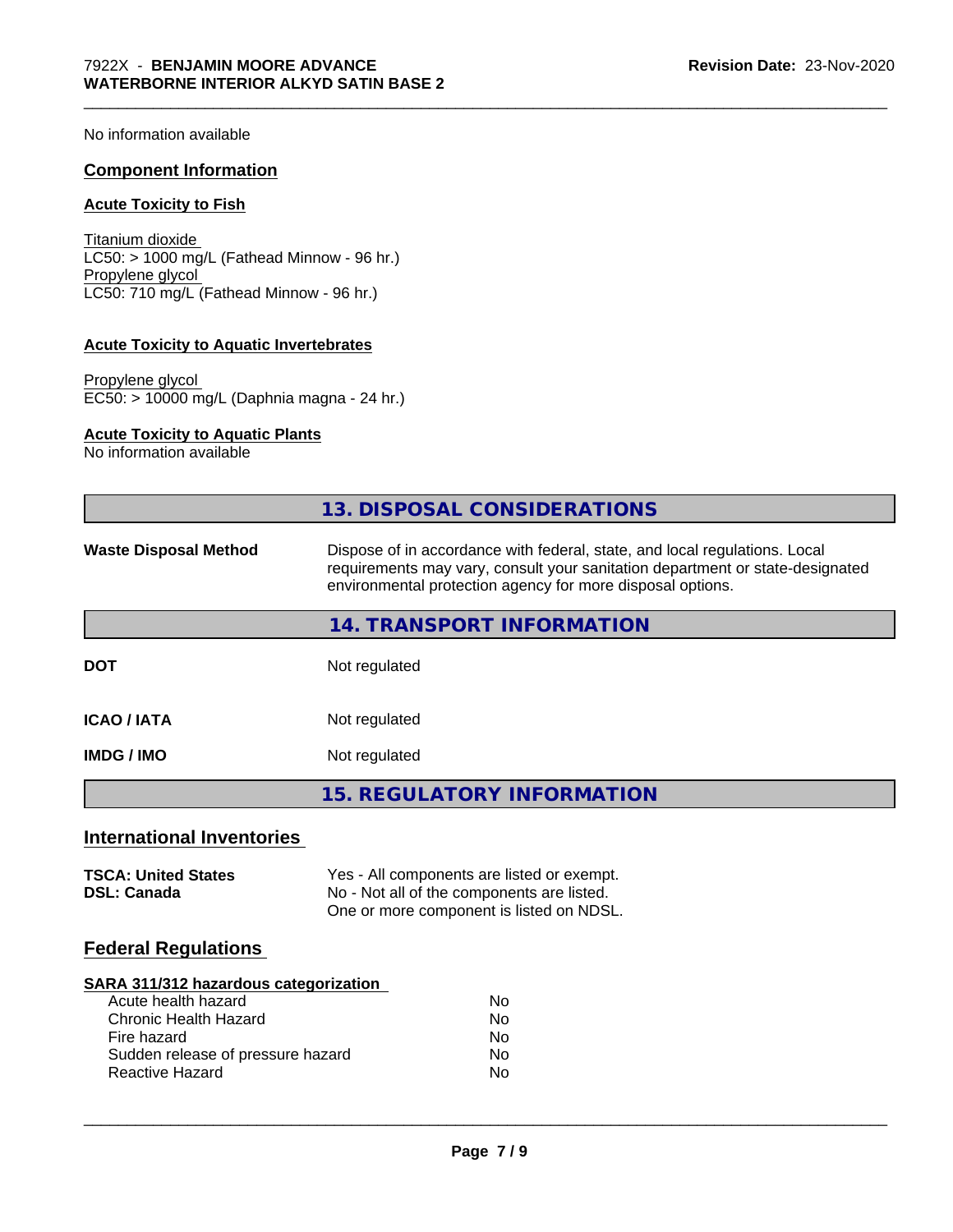#### **SARA 313**

Section 313 of Title III of the Superfund Amendments and Reauthorization Act of 1986 (SARA). This product contains a chemical or chemicals which are subject to the reporting requirements of the Act and Title 40 of the Code of Federal Regulations, Part 372:

\_\_\_\_\_\_\_\_\_\_\_\_\_\_\_\_\_\_\_\_\_\_\_\_\_\_\_\_\_\_\_\_\_\_\_\_\_\_\_\_\_\_\_\_\_\_\_\_\_\_\_\_\_\_\_\_\_\_\_\_\_\_\_\_\_\_\_\_\_\_\_\_\_\_\_\_\_\_\_\_\_\_\_\_\_\_\_\_\_\_\_\_\_

*None*

#### **Clean Air Act,Section 112 Hazardous Air Pollutants (HAPs) (see 40 CFR 61)**

This product contains the following HAPs:

*None*

### **US State Regulations**

#### **California Proposition 65**

**AVIMARNING:** Cancer and Reproductive Harm– www.P65warnings.ca.gov

#### **State Right-to-Know**

| <b>Chemical name</b> | <b>Massachusetts</b> | <b>New Jersey</b> | Pennsylvania |
|----------------------|----------------------|-------------------|--------------|
| Titanium dioxide     |                      |                   |              |
| Limestone            |                      |                   |              |
| <b>Kaolin</b>        |                      |                   |              |

#### **Legend**

X - Listed

# **16. OTHER INFORMATION**

| HMIS                                                          | Health: 1 | <b>Flammability: 0</b> | <b>Reactivity: 0</b> | $PPE: -$ |
|---------------------------------------------------------------|-----------|------------------------|----------------------|----------|
| <b>HMIS Legend</b><br>0 - Minimal Hazard<br>1 - Slight Hazard |           |                        |                      |          |

- 
- 2 Moderate Hazard
- 3 Serious Hazard
- 4 Severe Hazard
- \* Chronic Hazard

X - Consult your supervisor or S.O.P. for "Special" handling instructions.

*Note: The PPE rating has intentionally been left blank. Choose appropriate PPE that will protect employees from the hazards the material will present under the actual normal conditions of use.*

*Caution: HMISÒ ratings are based on a 0-4 rating scale, with 0 representing minimal hazards or risks, and 4 representing significant hazards or risks. Although HMISÒ ratings are not required on MSDSs under 29 CFR 1910.1200, the preparer, has chosen to provide them. HMISÒ ratings are to be used only in conjunction with a fully implemented HMISÒ program by workers who have received appropriate HMISÒ training. HMISÒ is a registered trade and service mark of the NPCA. HMISÒ materials may be purchased exclusively from J. J. Keller (800) 327-6868.*